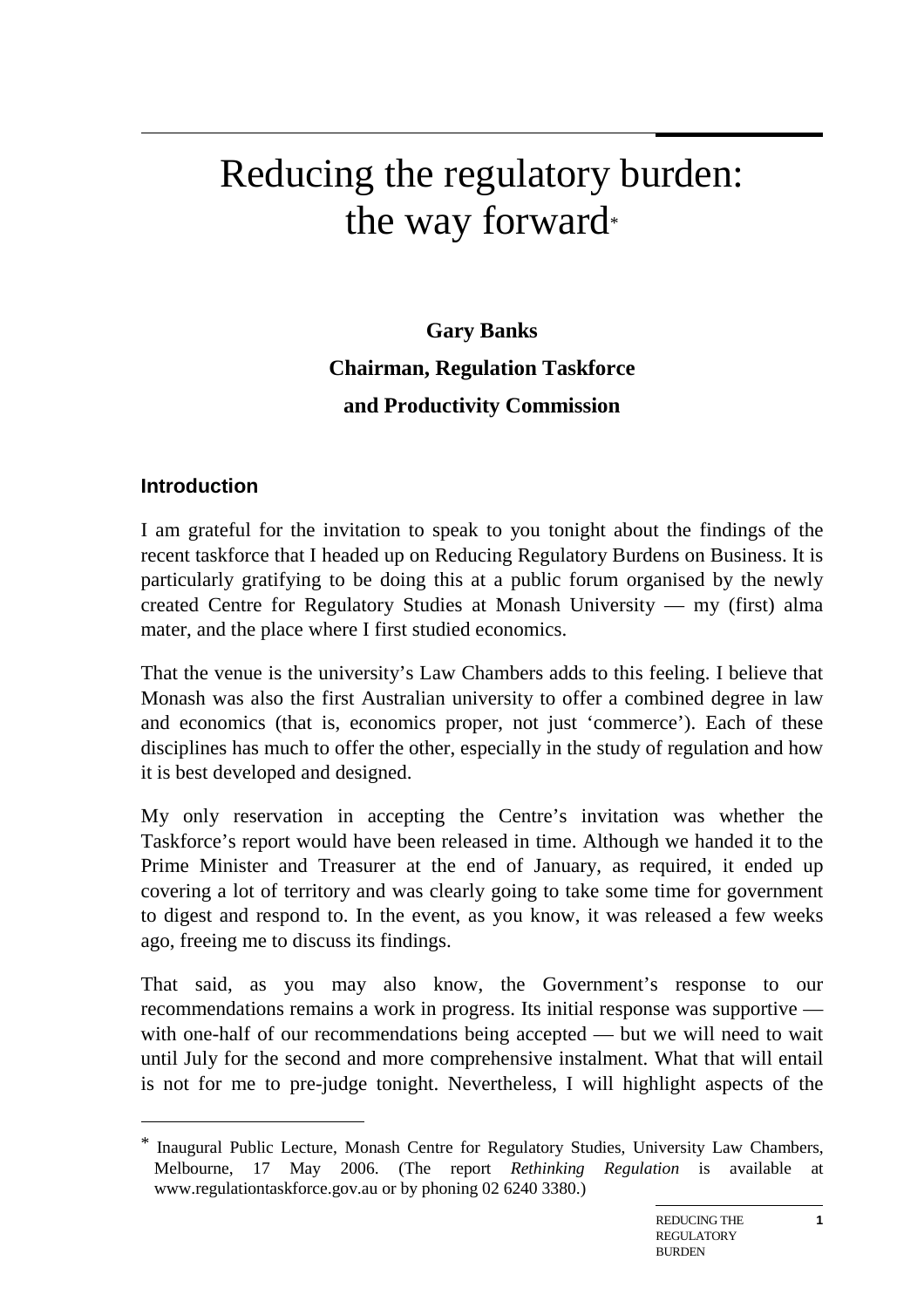Government's response thus far and identify a number of issues and priorities going forward, as I see them.

I might add that my remarks tonight, to the extent that they stray beyond the Report, are my own responsibility and are not necessarily shared by others on the Taskforce. That said, I can assert with some confidence that the Report itself is owned strongly by all members of the Taskforce. It evolved from what was essentially a blank sheet of paper, during an intensive few months of activity, in which we engaged extensively with business, government and other community groups. (I therefore acknowledge the integral contribution of my Taskforce colleagues, Rod Halstead, Dick Humphry and Angela MacRae, and of our hardworking Secretariat, headed by Sue Weston from DITR.)

### **The task in context**

The task assigned to us by the Prime Minister and Treasurer was to identify and propose remedies for areas of Australian Government regulation that are 'unnecessarily burdensome, complex, redundant or duplicate regulations in other jurisdictions'. The focus was not on policy as such — which we were to take largely as given — but rather on undue costs for business that arise in the implementation of policy through regulation. This is a critical distinction, which was lost on some commentators who thought we should have been bolder in recommending fundamental policy reforms.

Behind this initiative were mounting concerns from business at the growth of regulation and its cumulative burdens. The concerns emanated from a cross-section of business interests, and culminated in a major report by the BCA in May 2005. The regulatory backlash was broadly-based, but had a particular focus on regulation of financial services, taxation, employment and the environment. Among these, the Financial Services Reform Act appears to have been the last straw for some leading BCA members, who saw the promise of a light-handed, principles-based policy regime being compromised by the emergence of an increasingly intrusive and prescriptive regulatory apparatus.

Following wide-ranging consultations and analysis, the Taskforce became convinced that many of the concerns raised by business and other organisations were fully justified. Australia clearly could not function well without regulation. However, in the Taskforce's view, there is too much regulation and, in many cases, it imposes excessive and unnecessary costs on business. In so doing, it also imposes costs on the wider Australian community, through higher prices, less innovation and reduced choice.

**<sup>2</sup>** REDUCING THE REGULATORY BURDEN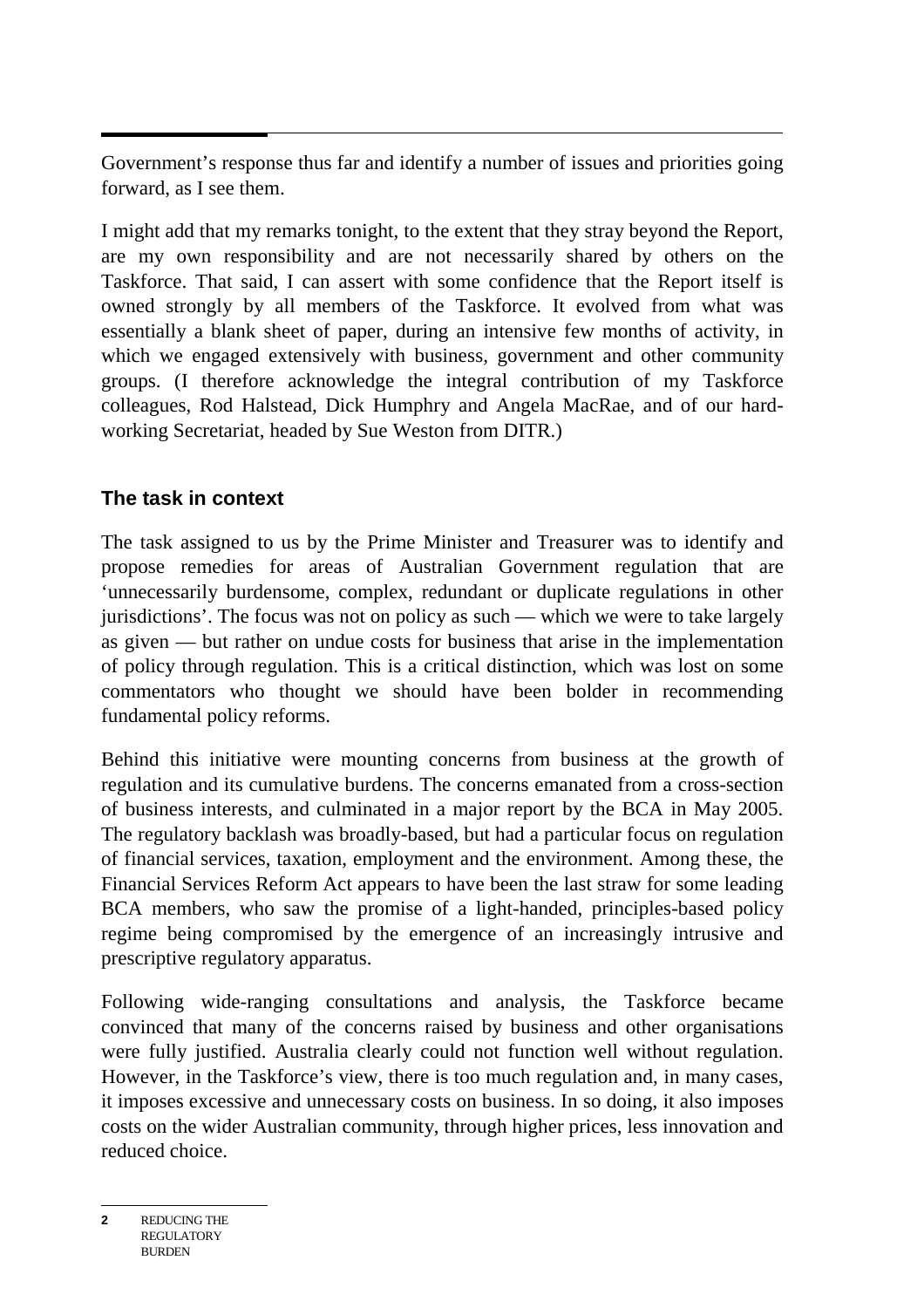$\overline{a}$ We identified a forward agenda comprising some 100 specific reforms to existing regulation and proposed that about another 50 areas of regulation be investigated in greater depth. In addition, we considered how the processes and institutions responsible for regulation could be improved to avoid the same problems simply reemerging. While this is the smallest part of our report, and largely overlooked in initial press reporting, the Taskforce saw it as being the most important in the long term and I will spend proportionately more time on it here.

Before looking at the regulatory problems identified by the Taskforce, however, I feel that a little perspective is in order. Regulation in Australia undoubtedly needs reform and it is important that this be given priority by our governments. However, this country's regulatory regime, taken as a whole, is by no means a poor one by international standards. In part, that is a reflection on the state of regulation in other countries. For example, it is no surprise that a highly-regulated country like the Netherlands is at the vanguard of regulatory reform in Europe. And while Australia's federation brings with it some unnecessary and costly duplication and fragmentation, European countries have an arguably more onerous regulatory overlay emanating from Brussels. In the United States there are eight times as many state governments as we have, each exercising substantial independent regulatory powers. The regulatory morass in most developing countries is legion.

The second reason for our above-average performance internationally is that we have undergone considerable regulatory reform over the past couple of decades, directed at removing long-standing impediments to competition and structural efficiency (through trade liberalisation, the NCP and industrial relations reforms). According to the OECD, we now have the least market-restrictive regulatory environment among member countries. However, in undertaking reforms to reduce or remove the major distortions in our economy, we appear not to have paid sufficient attention to the growth of new regulation and, especially, the costs imposed via firm compliance.

The bottom line is that Australia cannot afford to take too much comfort from international comparisons. As a relatively small scale, trade-dependent economy, lacking proximity to major markets, we need to do whatever we can to drive any unnecessary costs out of our economy. The fact that many other countries are now pursuing reform themselves only adds to this need.

#### **The stakes are high**

Quantifying the aggregate burden of 'red tape' on the Australian economy is no easy task. The ACCI's estimate of some \$86 billion understandably got much airplay when it was released during our review, but on inspection lacked solid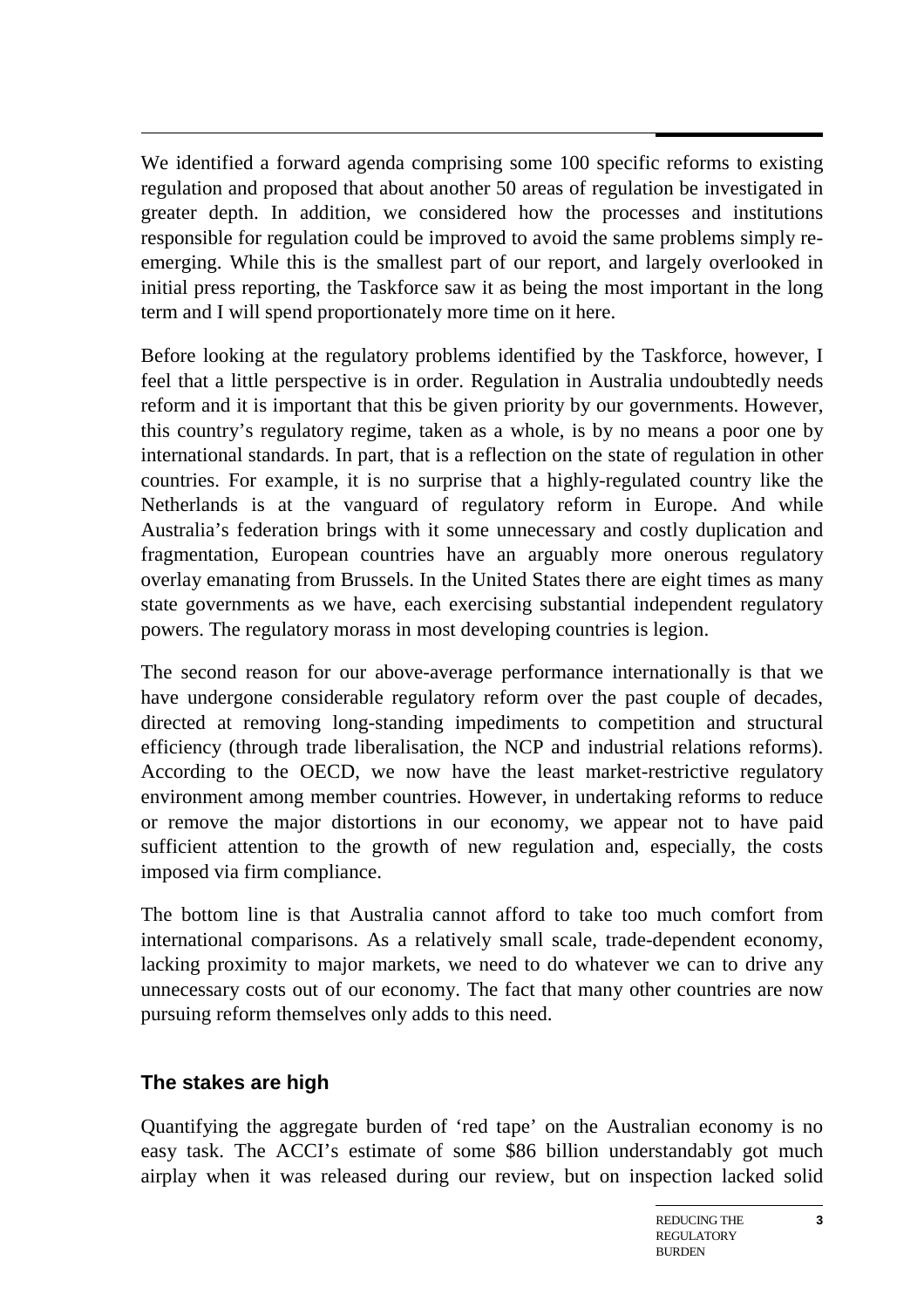$\overline{a}$ foundations. That said, even more conservative, survey-based estimates, though confined to small and medium enterprises, are in the tens of billions of dollars. What we don't know from these estimates, however, is the extent of *unnecessary* costs. Some regulatory compliance activities are unavoidable or would have been undertaken by business anyway. These should be netted out. The Taskforce had no basis for doing that in the time available. But even if only 20 per cent of the estimated gross compliance costs were attributable to red tape, that is still a sizeable amount.

The most compelling evidence of excessive or unnecessary regulatory burdens on business was at the 'micro' level and supplied by businesses themselves. The costs of regulation to business involve not just extra time, paperwork and capital outlays, but also the diversion of management from the proper business of the firm. Submissions indicated that compliance matters can consume up to 25% of the time of senior management and boards of large companies. The impact is even greater for small businesses, which generally do not have the in-house capacity to deal with and keep abreast of the regulatory morass. Regulation can thus stifle innovation and crowd out productive activity in the 'engine room' of Australia's economy. At the same time, it involves substantial government resources and thus significant burdens on taxpayers. For example, the administrative expenses of 15 of the Australian Government's regulatory agencies was around \$2 billion in 2003-04, with some significant supplementation in this year's budget.

In short, having made important progress in many policy areas, Australia risks undermining these gains through burgeoning regulatory imposts on business. It is important both for business and the wider community to introduce reforms that can provide relief on a sustainable basis.

# **Culling the 'stock'**

The stock of regulation in Australia has expanded greatly over recent years in response to a variety of social, environmental and economic issues and pressures. For example, since 1990 the Australian Parliament has passed more pages of legislation then in the nine preceeding decades since Federation. And that is just the tip of the iceberg, with bulging sub-strata of delegated and *de facto* regulation. Add to this the comparable regulatory stockpiles at State and Territory level and the myriad of detailed Municipal regulations — not to mention the 1400 or so regulatory bodies overseeing it all — and one is left wondering how, if all this is necessary, people ever *managed* in earlier decades?

Although the Taskforce was limited to dealing largely with Commonwealth regulation, this still amounted to many thousands of instruments. The breadth of the

**<sup>4</sup>** REDUCING THE REGULATORY BURDEN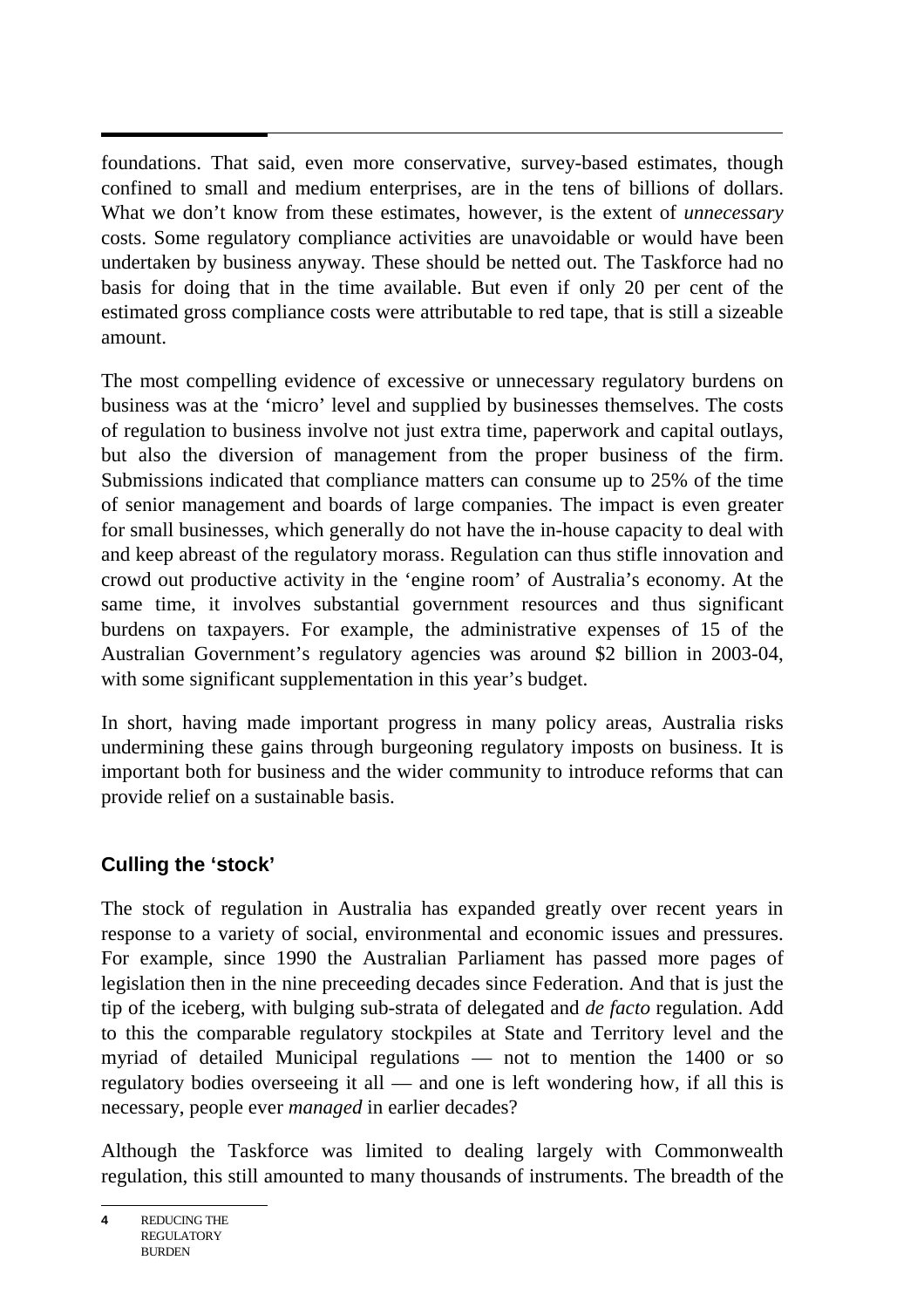$\overline{a}$ Taskforce's remit, and the limited time available to it, meant that we had to rely on business to help identify areas of regulation where the burdens were potentially excessive. Now, in the past business has typically been good at complaining about regulation, but not so good at identifying specific problems or solutions. The Taskforce therefore issued a challenge to business groups to do better.

Business responded very positively, putting forward a wide array of suggestions in some 150 submissions. The Taskforce examined them all, and consulted relevant government agencies on the implications and workability of the more prospective ones. An important consideration was to ensure that any proposed changes to regulation did not simply shift costs from business to government or other sections of the community. To recommend a reform, we needed to be satisfied that it would generate a net benefit to society as a whole.

At the same time the Taskforce was determined not to overlook any proposed reform which did look prospective, even if it was not of major significance in itself. Just as the burdens on each business are cumulative, so too can be the relief gained from seemingly minor regulatory reforms.

### **Priority reforms to existing regulation**

That said, we went to some trouble to identify what we saw as the priorities among the 178 recommendations in our report, in terms of their likely impact on individual business and the number of businesses potentially affected. These covered a variety of areas of regulation. However, they shared some common themes in relation to compliance issues or burdens, and the actions needed to address them.

#### *Reducing regulatory creep*

The most effective relief from regulatory burdens, of course, is not to be covered by regulation in the first place. We identified a number of regulations that appeared to catch more activity than warranted, or where the coverage of smaller businesses had become more extensive over time as the real value of thresholds had been eroded by inflation. Such 'regulatory creep' can have pervasive effects, particularly on small business.

The Taskforce considered that priority action was needed to restore or raise the thresholds in such areas as:

- goods and services tax registration requirements;
- fringe benefits tax minor benefits reporting;
- quarterly pay as you go withholding;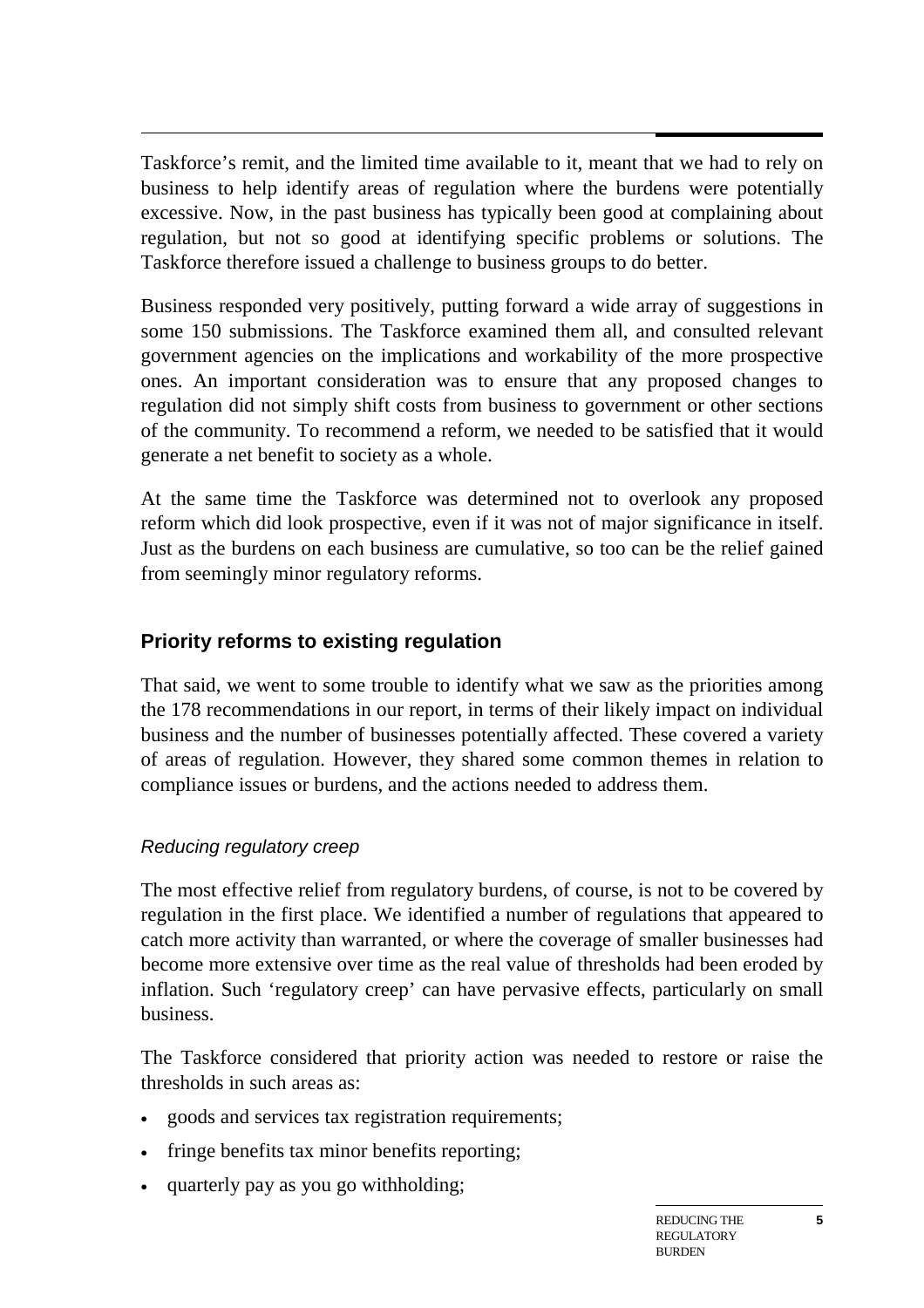- the superannuation guarantee exemption (SGE); and
- the definition of 'large proprietary company' for the purpose of determining the stringency of financial reporting requirements.

The first three of these reforms could involve some loss in government revenue, but they offer broad-ranging reductions in compliance costs, particularly for small business, that we believe more than warrant the direct reduction in tax revenue entailed. In any case, potential tax revenue losses from addressing onerous compliance requirements should not be regarded as a 'cost' of reform. If need be, foregone revenue can be made up through much more efficient means.

Of these proposals, the only one to excite much controversy has been the raising of the SGE threshold, which some have seen as depriving too many workers of potential retirement income. However, the Taskforce's proposal only restores the real value of the threshold to its level when introduced in 1992. Below these wage levels, the costs to employers of making small, often one-off, contributions appeared disproportionate to the potential benefits to employees. For example, many contributions made to itinerant farm workers are never claimed. To the extent that it reduces costs to employers, increasing the threshold may also encourage greater employment of affected workers.

# *Inter-jurisdictional overlaps and inconsistencies.*

While the Taskforce identified some overlapping and inconsistent requirements between different areas of Australian Government regulation, the more vexed instances occur across jurisdictions. Of these, the undisputed priority is the multiple regimes for occupational health and safety and the need to implement nationallyconsistent OH&S standards, in particular by adopting a consistent definition of 'duty of care'.

Other reforms warranting priority attention include:

- completing bilateral agreements under the Environment Protection and Biodiversity Conservation Act;
- finalising and implementing the intergovernmental agreement on building regulation;
- developing a model for achieving national consistency in workers' compensation arrangements; and
- harmonising the administration of payroll tax, stamp duty and other state taxes.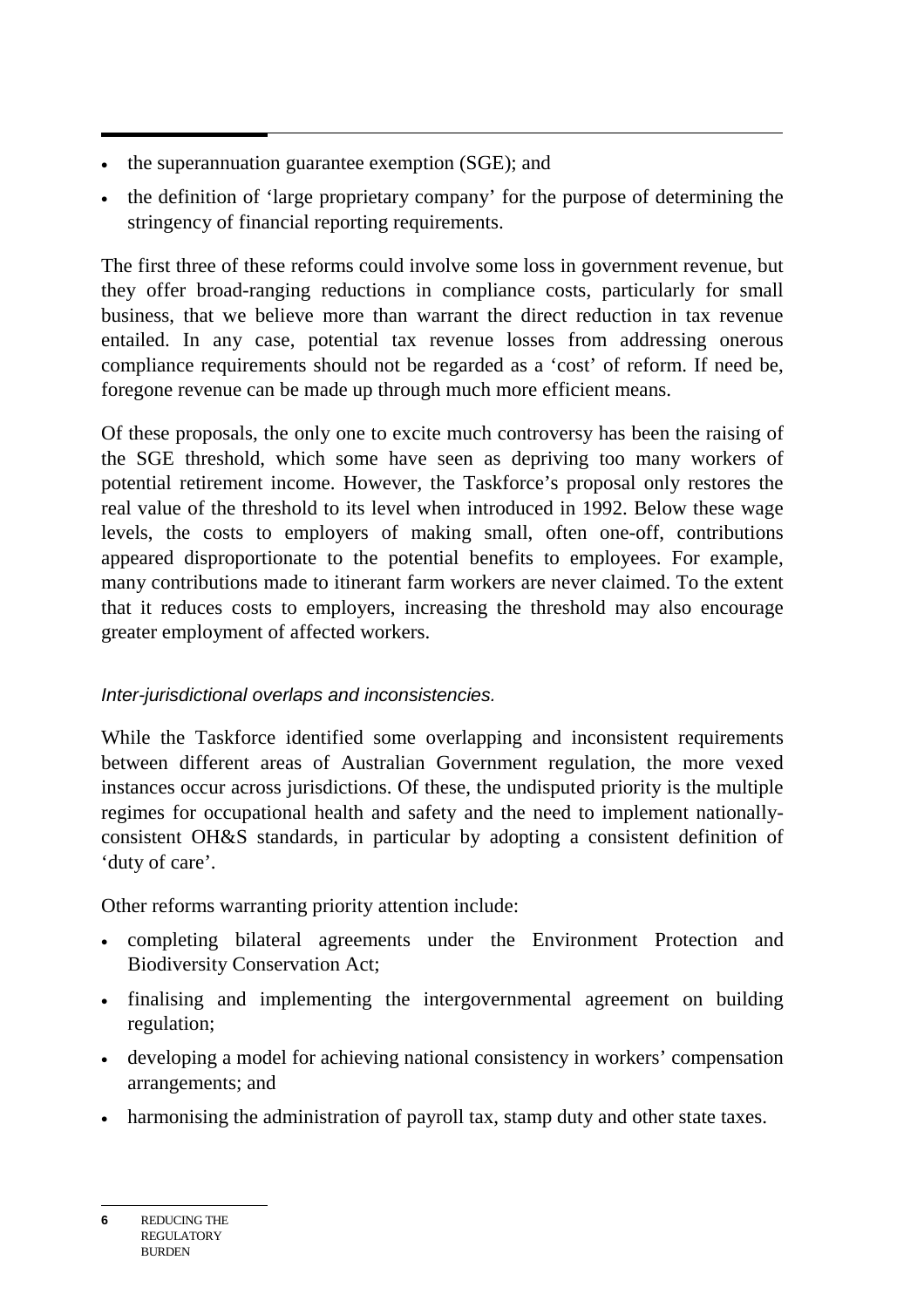# *Removing regulation that is redundant or not justified by policy intent*

The Taskforce identified only a few regulations that were clearly 'redundant', in the sense of having fallen into disuse or duplicating an existing requirement. More regulations were assessed as not being justified by the policy intent behind them. In some cases, poor regulatory design has given rise to unintended or even perverse consequences. In others, the regulation has become ineffective or unnecessary as circumstances have changed over time. The upshot is that businesses continue to incur compliance costs for no good reason.

Within this category, some of the reform priorities that we identified include:

- rolling the Medicare Levy into income tax rates;
- curtailing country of origin food-labelling requirements;
- pursuing identified reforms to native vegetation and biodiversity regulations;
- implementing identified measures to reduce red tape on general practitioners; and
- further refining the regulation of financial services.

# *Reducing reporting and recording burdens*

The Taskforce was alerted to numerous areas of regulation where recording and reporting obligations on business were clearly excessive. Businesses often face multiple demands from different arms of government for similar information, as well as information demands that are excessive or unnecessary.

High priority should be given to a number of reforms which have the potential to significantly reduce compliance burdens across a range of businesses. They include:

- developing a 'whole-of-government' business reporting standard to make it easier for businesses to submit information to multiple government agencies;
- implementing and extending the Accredited Client Program for importers, to reduce the paperwork and physical checks of consignments at the time of entry;
- limiting fringe benefits tax reporting to cover remuneration benefits only; and
- allowing companies to make annual reports available on the internet and only provide hard copies if requested.

There are also some sector-specific reforms that deserve priority attention, including:

in the health sector, introducing single Medicare provider numbers for each general practitioner;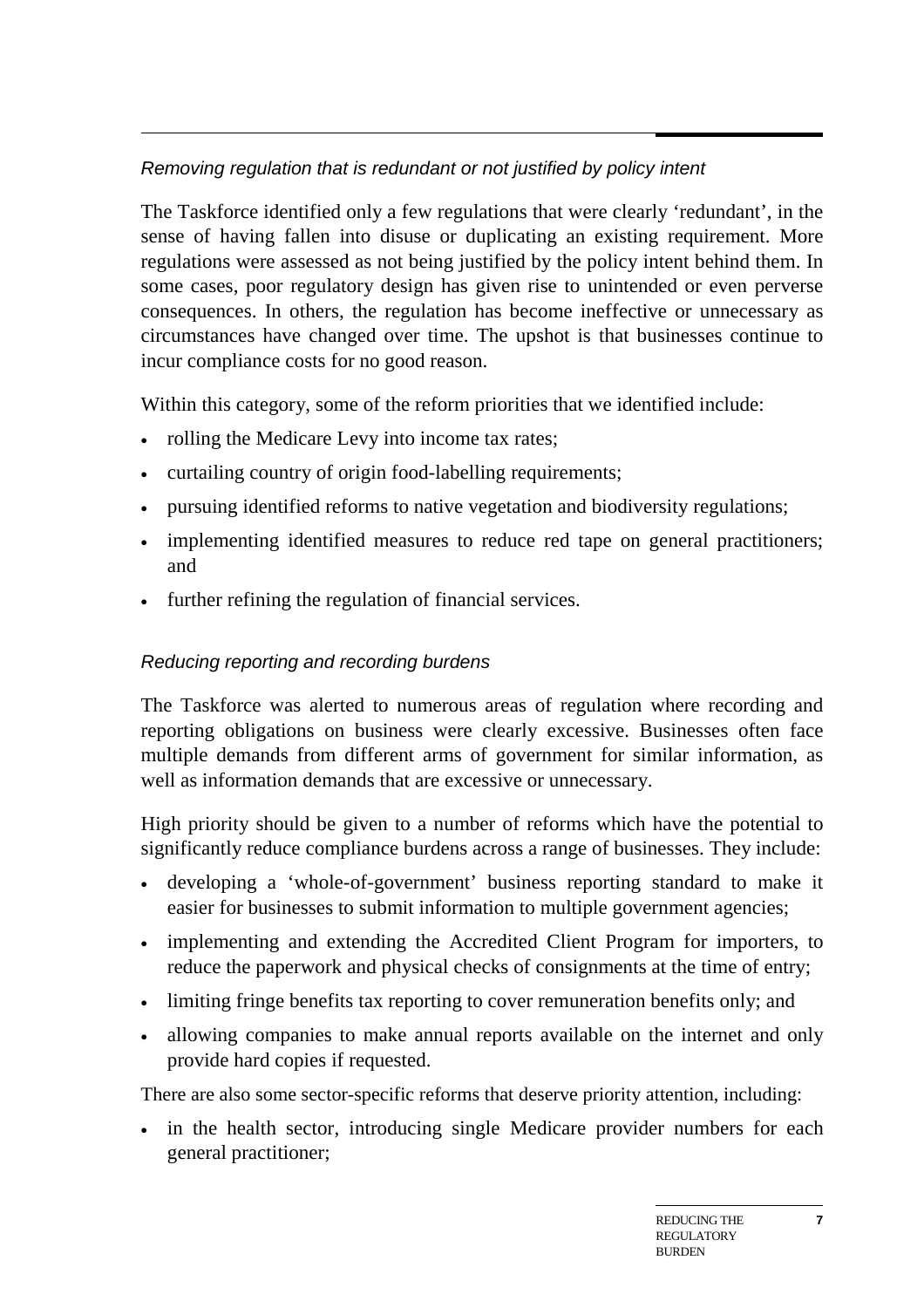- in the education sector, rationalising reporting requirements for universities and also for non-government schools; and
- in the finance sector, aligning breach reporting requirements imposed separately by the Australian Prudential Regulation Authority and the Australian Securities and Investments Commission.

#### *Aligning definitions and criteria*

There is a surprising degree of variation in definitional and operational reporting requirements across areas of regulation. Some of these are a minor source of annoyance. Others, however, create considerable uncertainty, require variations in products or procedures for businesses operating in different jurisdictions, and can add materially to the risk of unintended compliance breaches. Stand-outs for reform include the need to:

- align the definitions of 'employee' and 'contractor' used for superannuation guarantee and pay-as-you-go withholding purposes; and
- limit the use of 'uniquely Australian' variations from international standards in such areas as chemicals and plastics and therapeutic products.

Other common themes that emerged across different areas of regulation that explained excessive burdens on business included:

- *Specific regulations duplicating generic regulation*, in 'belt and brace' fashion. For example, the overlap of corporate governance requirements imposed by ASIC, the Australian Stock Exchange and APRA; and the imposition of Commonwealth building quality certification procedures in aged care facilities on top of Building Code of Australia requirements.
- *Excessive prescription and micromanagement*, where such detail and interference is not warranted. For example, the prescriptive nature of the capital gains tax small business concessions in relation to controlling individuals; and the level of prescription in the financial services reforms regime, which has led to lengthy product disclosure statements and other documents.
- *Blunt or poorly targeted regulation*. For example, the Building Code of Australia being used to deliver standards beyond minimum effective standards, and non-compliance with reporting requirements resulting in ineligibility for school funding.
- *A lack of timeliness of regulatory decisions* creating and prolonging uncertainty for business. For example, delays in securing short-term business migration visas which commonly occur can disrupt business production and investment processes.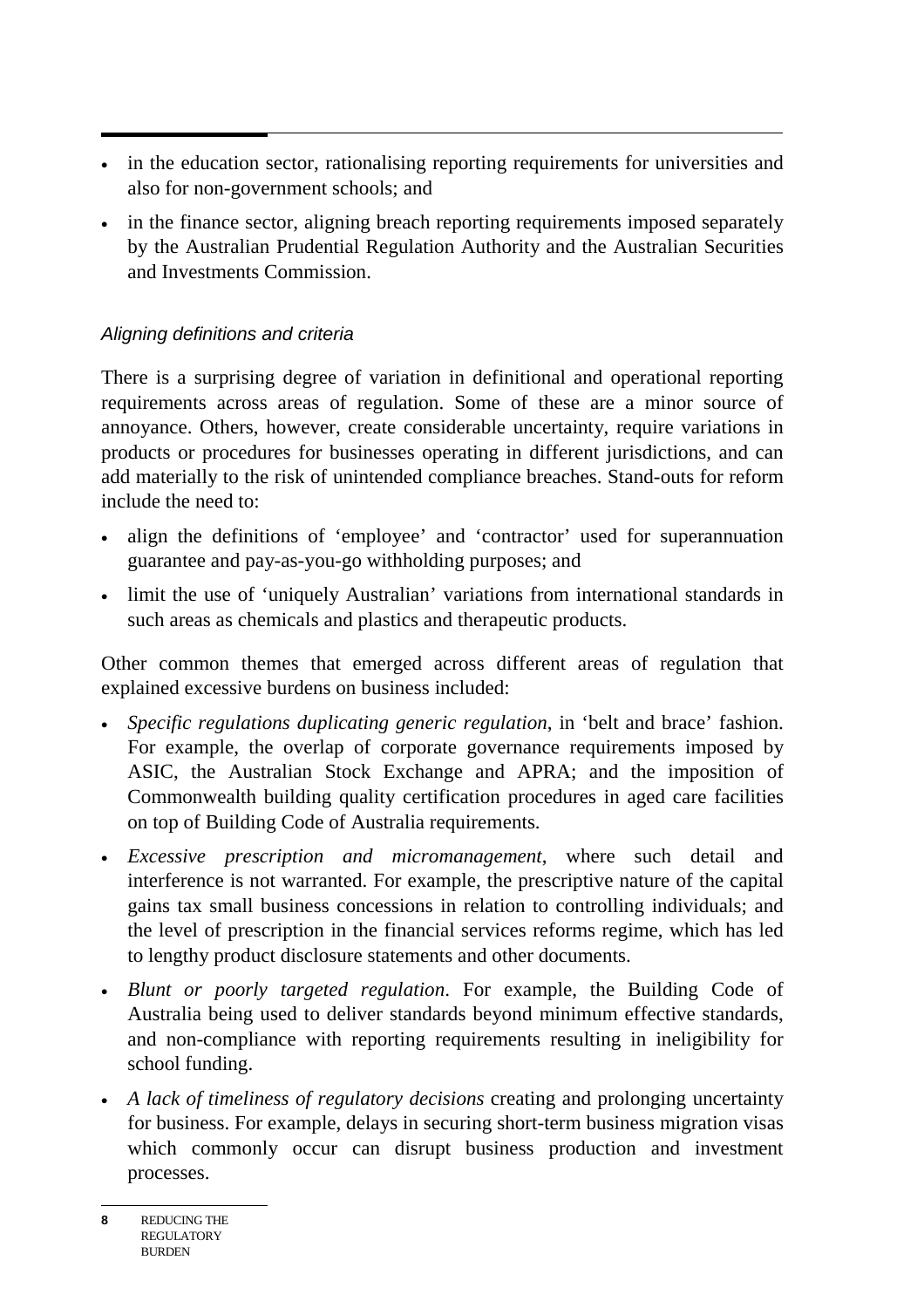# **Priorities for further review**

In the course of the review, the Taskforce identified many more regulatory problem areas than it could confidently make specific recommendations about. As noted, some proved too complex to assess in the time available. In other cases, measures to reduce compliance costs also raise significant policy issues. To deal with such cases, the Taskforce recommended over 50 reviews.

Of the reviews covering mainly Australian Government regulation, the identified priorities include:

- *Superannuation tax provisions*, which are extremely complex and impose high compliance costs on business, requiring comprehensive reform.
- *Anti-dumping regulations* and the *wheat export ('single desk') arrangements*, for which scheduled reviews under the National Competition Policy process have yet to be consummated.
- *Directors' liability provisions under the Corporations Act*, which appear to be creating uncertainty and driving excessively risk-averse compliance behaviour.
- *Privacy laws*, the requirements of which contribute significantly to the cumulative regulatory burden on business and also constrain beneficial information-sharing by government agencies.
- *Private health insurance regulations*, which are very complex and inhibit innovation in models of care.

Of the reviews involving Commonwealth-state overlaps, or focusing principally on state and territory regulation, priorities include:

- *Food regulation*, where, despite the adoption of an intergovernmental agreement in 2001, the regulatory framework remains complex, fragmented and inconsistent across jurisdictions.
- *Consumer protection policy and administration*, which involve growing divergence among jurisdictions.
- *Chemical and plastics regulations,* which envelop the sector in a complex web, significantly impairing its competitiveness.
- *Childcare accreditation and regulation*, where there is a need, among other things, to examine practical ways of reducing overlapping regulations between governments.
- *Energy efficiency standards for premises,* with a recently announced increase in national standards for new homes appearing premature given doubts about their cost-effectiveness.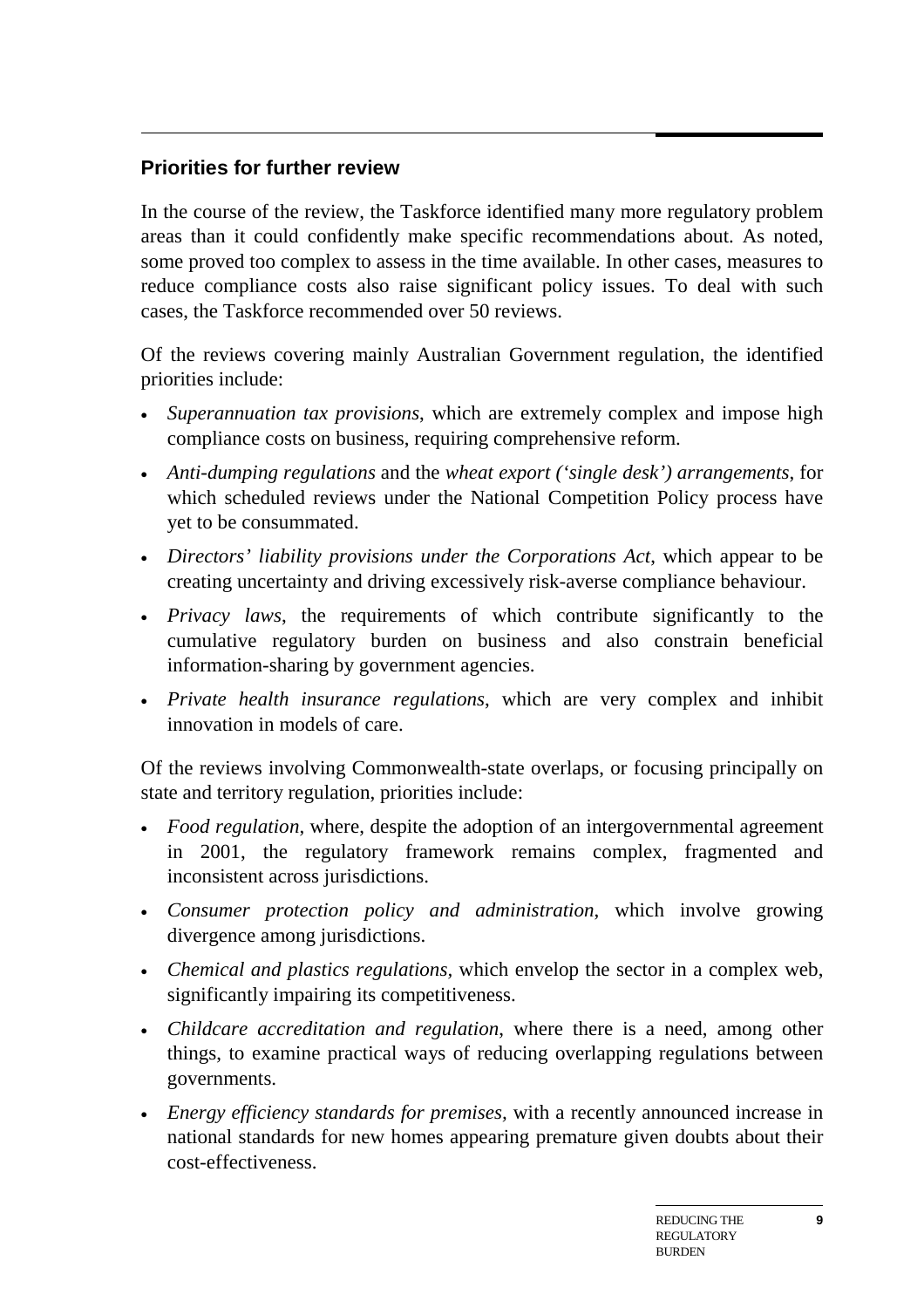All of the interjurisdictional reviews should focus on options for achieving harmonisation, or at least greater consistency. They should also include consideration of the scope to rationalise the number of regulatory bodies involved. There would be value in CoAG sponsoring the reviews, although in some cases the Australian Government could take the initiative in consultation with state and territory governments.

# **Tackling the underlying causes**

Reforms in all these areas of regulation would clearly yield a significant payoff to business and the wider community. However, that was also true of the Bell Taskforce's report of a decade ago. Most of its recommendations were implemented, but the problems have clearly not gone away.

While periodic culling of bad regulation is beneficial, in the meantime the costs of living with such regulatory deficiencies can be high. Moreover, changes to even badly-designed regulation to which business has eventually adjusted can bring costs of their own. 'Prevention is better than cure' was a common refrain from business groups. Most submissions urged us to address the underlying causes of excessive or unnecessarily costly regulation and many made suggestions, based on their own experiences both with regulation and regulators.

It would be idle to suggest that such issues were straightforward or that this (or any other) taskforce could come up with a simple solution. On the contrary, Australia's regulatory problems, in common with those of many other countries, are entrenched and multidimensional. Achieving a lasting improvement will require actions at different levels and over a considerable period of time.

Most regulation did not just *happen*. As one Departmental Secretary expressed it, "no regulation is an orphan". Each got there because a problem or need was brought to government's attention, to which it responded. There is of course nothing inherently wrong with that. That it is what governments *do* in democratic societies. And more affluent and well-informed societies tend to be more demanding of their governments. That too is only natural. The problem is one of proportion, both in society's demands and in governments' responses.

A fundamental driver of the demand for regulation in recent years has been increasing 'risk aversion' in many spheres of life. Regulation has come to be seen as a panacea for many of society's ills and as a means of protecting people from inherent risks of daily life. Any adverse event — especially where it involves loss of life, possessions, amenity or money — is laid at government's door for a regulatory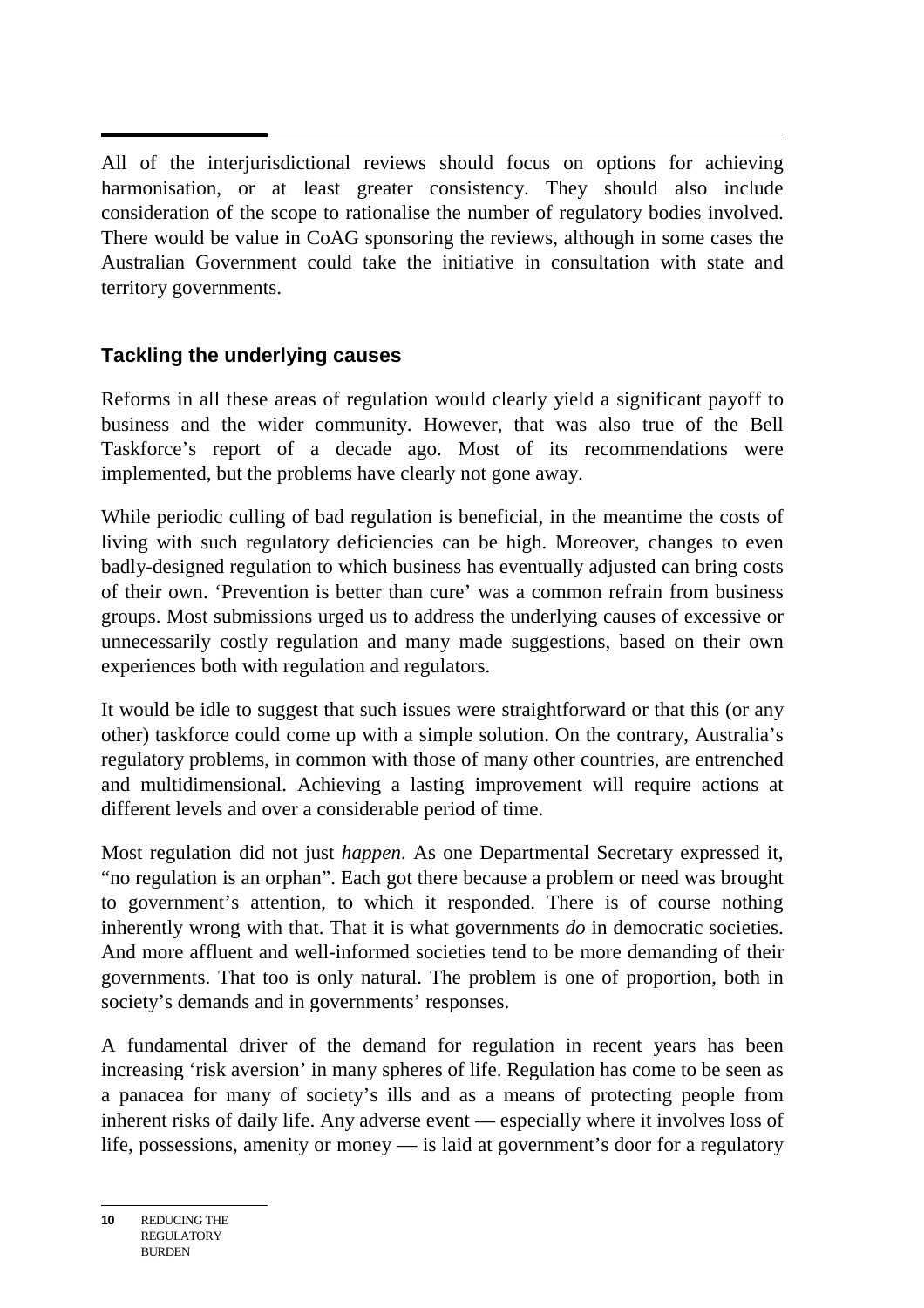$\overline{a}$ fix. The pressure on government to 'do something' is heightened by intense, if short-lived, media attention (sometimes referred to as the 'Alan Jones Syndrome').

These societal pressures augment more traditional demands for regulation, including those of interest groups lobbying for regulation to achieve particular ends. Business groups have traditionally been active players in this game.

In responding to such pressures, governments themselves are often attracted to regulatory solutions as a tangible demonstration of government concern. Regulatory solutions are also more convenient politically, because the costs are typically 'offbudget', diffuse and hard to measure. Moreover, each regulatory solution tends to be devised within individual government agencies. Within such policy 'silos', the cumulative impact of regulation across government is poorly understood and rarely taken into account.

In this climate, a 'regulate first, ask questions later' culture has developed within governments. Even where regulatory action is clearly justified, options and design principles that could lessen compliance costs or side-effects appear to be given little consideration. Further, agencies responsible for administering and enforcing regulation have tended to adopt strict and often prescriptive or legalistic approaches, to lessen their own exposure to criticism if things go wrong. This, in turn, has contributed in some areas to excessively defensive and costly actions by business to ensure compliance.

In sum, the regulatory problems that we observe, and that have re-emerged after successive red tape cutting exercises, cannot be blamed on government alone. They reflect strong societal pressures. That said, regulation is *made* by government, and most examples of inappropriate regulation can be sheeted home to deficiencies in the processes and institutions whereby governments respond to these demands.

#### *Principles of good regulatory process*

Good regulatory process is demanding but it is not rocket science. In the Taskforce's view, six principles are integral to it:

- Governments should not act to address 'problems' through regulation unless a case for action has been clearly established. This should include evaluating and explaining why existing measures are not sufficient to deal with the issue.
- The range of relevant policy options need to be assessed within a cost-benefit framework (including analysis of compliance costs and, where relevant, risk).
- Only the option that generates the greatest net benefit for the community, taking into account all the impacts, should be adopted.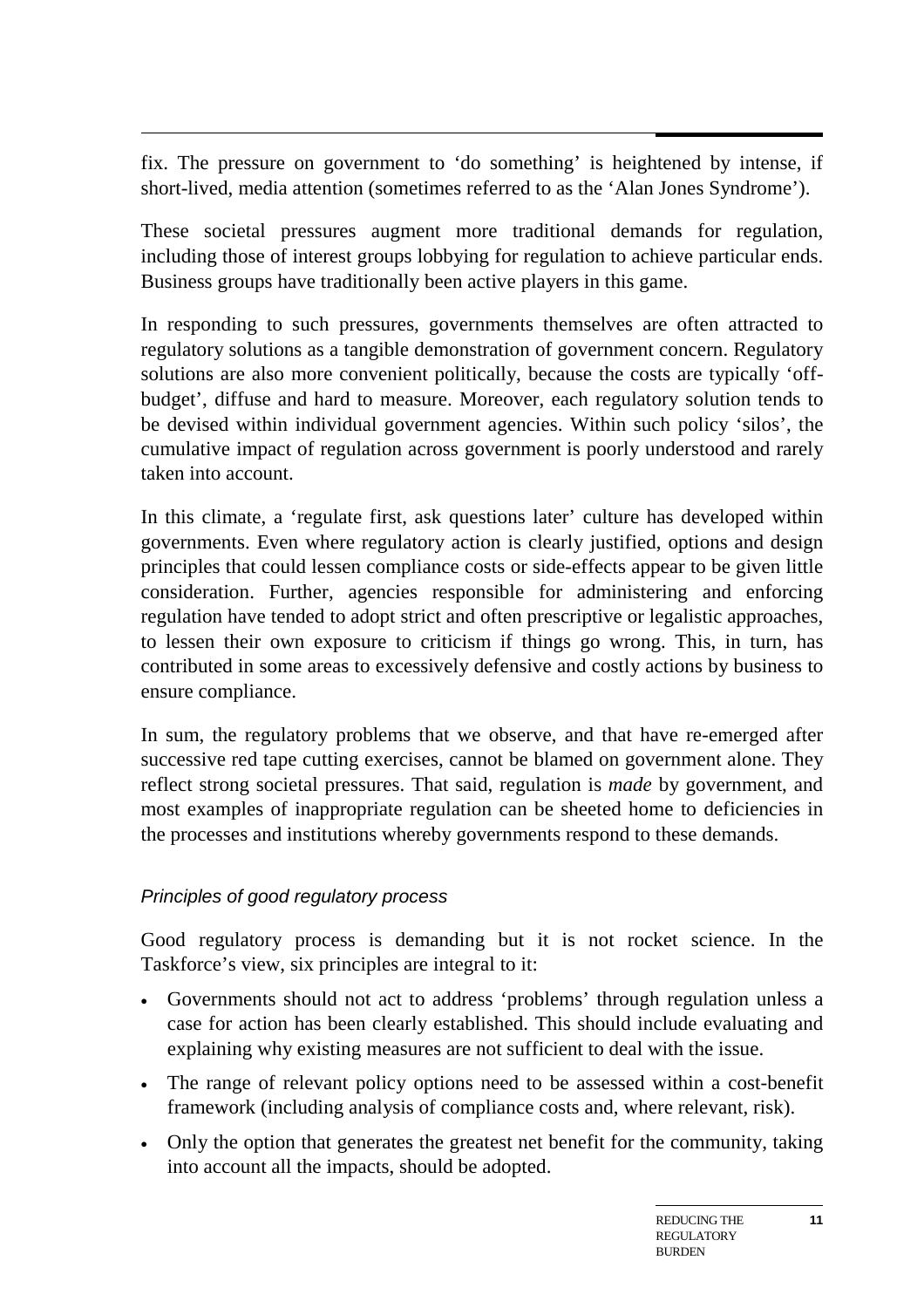- Effective guidance should be provided to regulators and regulated parties to ensure that the policy intent of the regulation is clear, as well as what is needed to be compliant.
- Mechanisms such as sunset clauses and periodic reviews need to be built into legislation to ensure that regulation remains relevant and effective over time.
- There needs to be effective consultation with regulated parties at the key stages of regulation-making and administration.

On the evidence available to our review, it is apparent that these requirements for good regulatory process have not been well discharged. Business groups are justified in seeing this as a major contributor to the problems they face. Governments need to publicly endorse the principles and take action to embed them in regulatory practice.

#### *Better analysis and consultation*

At face value, poor regulation often reflects poor analysis. The Taskforce therefore supported the government's decision in announcing its review to require more rigorous cost-benefit analysis of regulatory proposals. It is important, however, that this is applied to different options and includes quantification of compliance costs and analysis of risk where relevant.

Poor analysis is generally only a symptom, however, of more deep-seated cultural and other problems in policy development. A key deficiency that needs to be addressed is consultation. Regulation without consultation is like a shot in the dark. Yet a recent government survey found that only one-quarter of regulatory agencies consult outside government when developing regulations. As business has demonstrated, the consultation that has occurred has been sporadic and half-hearted in many cases, and often too late or leaving too little time for business to respond. This smacks of 'government knows best' and has been a major cause of some of the most costly regulatory decisions. (A contemporary example, hopefully caught in the bud, is the drafting of anti-money laundering legislation.) A whole-of-government policy on consultation is called for, setting out best practice principles for effective and timely consultation across the regulatory cycle.

#### *Enforcing good regulation-making*

Given the pressures and incentives for government to 'regulate first', mechanisms to enforce good regulation-making processes are essential. To this end, following the Bell Report in 1997, government agencies proposing any regulation with potential impacts on business have been required to prepare a regulation impact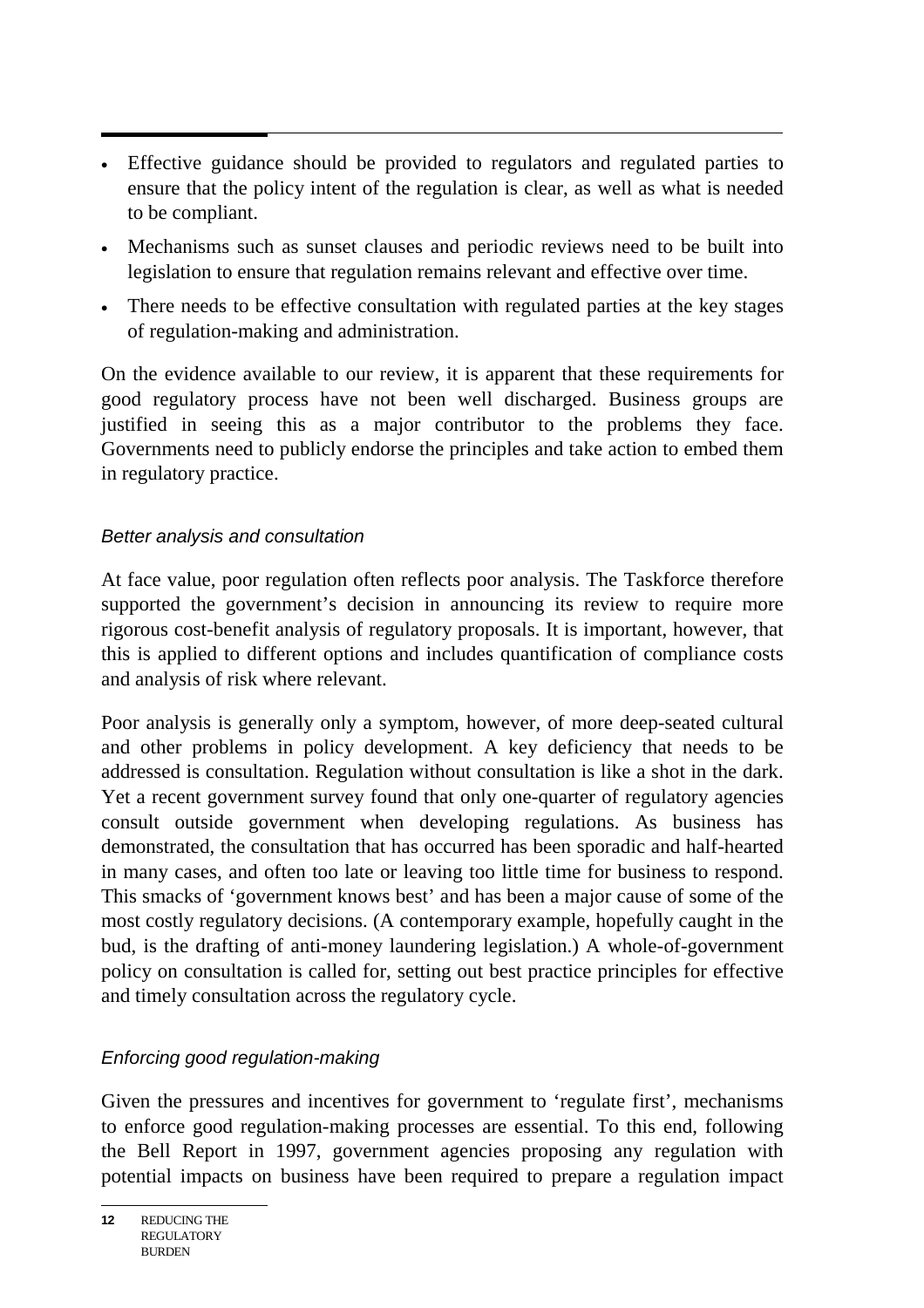statement (RIS), with compliance monitored by the Office of Regulation Review. Business expressed strong support for these arrangements, but argued that they needed strengthening. The Taskforce endorsed this view. It considered that this should be achieved by:

- 'raising the bar' on the standard of analysis considered acceptable for a regulation impact statement to be approved (we indicated what this should entail); and, most importantly,
- making it harder for a regulatory proposal to proceed to a decision (for example, in Cabinet) if the government's requirements for good process have not been adequately discharged.

# *Ensuring good performance by regulators*

Many business groups considered that the culture and behaviour of regulators were compounding the problems they faced with regulation itself. The Taskforce was inclined to agree. But it also recognised that regulators are only human. Like anyone else, they respond to the incentives in their operating environments. As indicated, these influences have tended to promote unduly risk-averse approaches. Changes are needed to promote a more balanced approach.

In a number of areas, it was apparent that regulators needed clearer guidance about the policy intent behind regulation, including in enabling legislation. Too much legislation is too vague about its objectives and the principles or practices which regulators should apply to satisfy them. The foreshadowed Ministerial Statements of Expectations, following the Uhrig Review of governance of statutory bodies, should help. They will be of particular benefit in guiding the financial market regulators. The responsiveness of regulators to the need for a balanced approach would also be assisted by annual reporting against a wider range of performance indicators that reflect this balance.

To enhance consultation by regulators and their interaction with stakeholders, among other things:

- standing consultative bodies comprising senior stakeholder representatives should be established or maintained; and
- each regulator should have a code of conduct, setting out the rights and responsibilities of the agency and those it regulates, and report annually against it.

Regulated entities should also have timely access to internal and third-party review on the merits of key decisions. Regulators are not omniscient and regulatory processes and institutions should allow for that.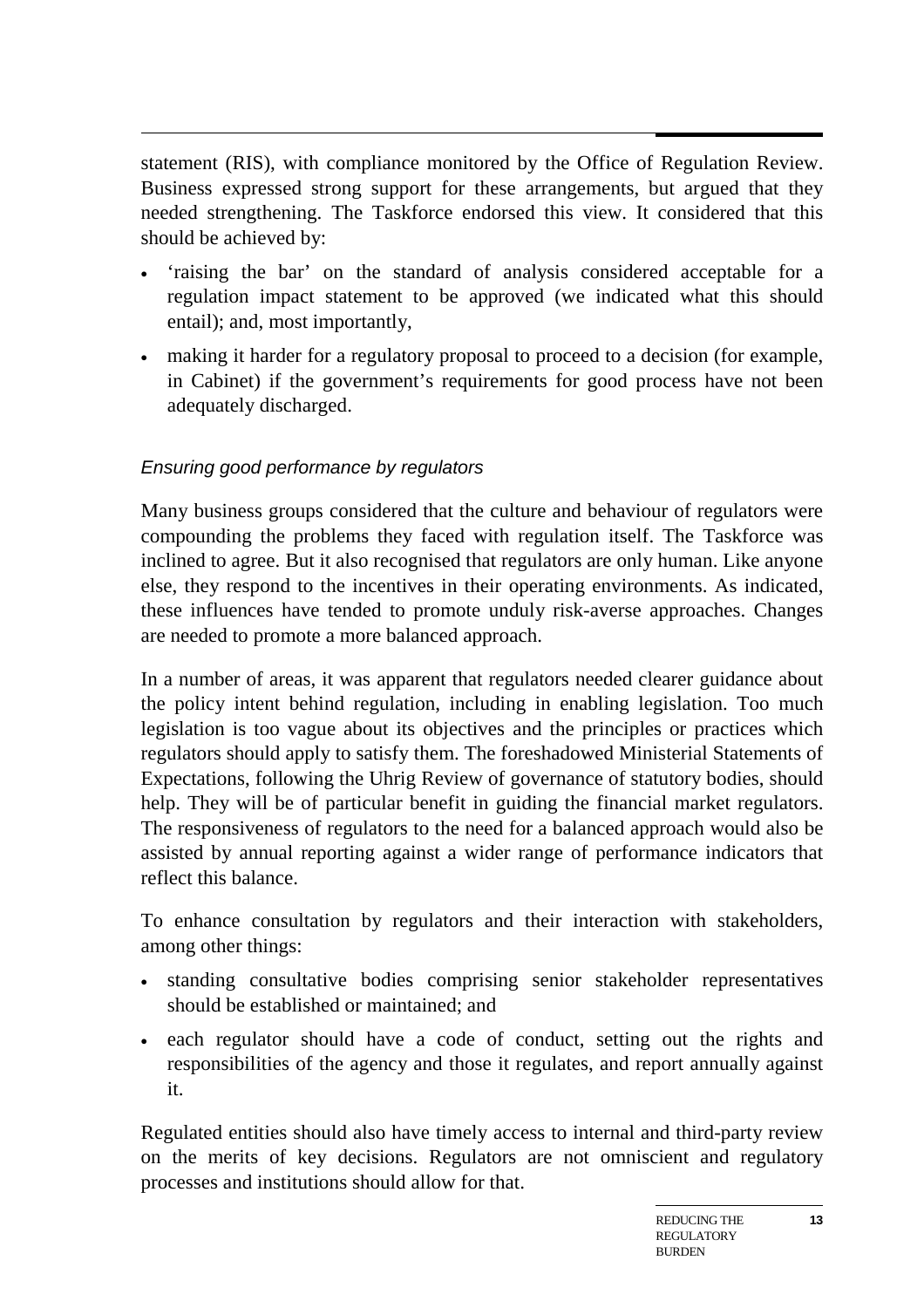#### **The Government's response (thus far)**

The Government released the Taskforce's Report, *Rethinking Regulation*, on 7 April. In announcing their initial response, the Prime Minister and Treasurer observed:

"Over-regulation is a major concern to all businesses and especially small businesses. Effective regulation is also an important tool for delivering Australia's social and economic goals. We are committed to getting the balance right. … This interim response [to a range of recommendations of the Taskforce] is a downpayment on our commitment to reduce regulatory burdens on business." *(Joint Press Release).* 

The Government's 'downpayment' was a substantial one, covering 86 of the 178 recommendations in our report. In all these cases, our recommendations were accepted. Indeed, nothing in the report has yet been ruled out. Both the Report and the Government's response appear to have been well received by business, including (hard to please) small business groups. Most press accounts have also been supportive, although possibly more muted in their coverage than if the Government had rejected some of the Taskforce's findings!

The Government was criticised by some in the press, and by the Opposition, for a perceived lack of 'concrete' actions. Only about 10 per cent of its responses involved the immediate implementation of changes. However, many of the 86 recommendations were not amenable to early action or the Australian Government acting on its own account. For example, about one-third required it to take a leadership role, either through giving directions or advice to regulatory agencies, or within CoAG or other interjurisdictional forums.

That said, the Government clearly has some way to go to achieve successful implementation in most of the downpayment areas. And there remains much to be done, of course, in relation to the balance of the report. My observations (from the sidelines) suggest that, across government, considerable efforts are currently being directed to these ends.

#### *Culling the stock*

The interim response by the Government ranged across all the areas held responsible for excessive regulatory burdens. There was a particular focus on 'regulatory creep' — including by raising the thresholds for taxation and corporate reporting, etc. — and areas of overlap or inconsistency across jurisdictions (including OH&S and the EPBC Act). Indeed, of the ten examples of priority reforms highlighted in the report's overview, only two were not addressed in the interim response – and one of these, the freezing of country-of-origin food labelling,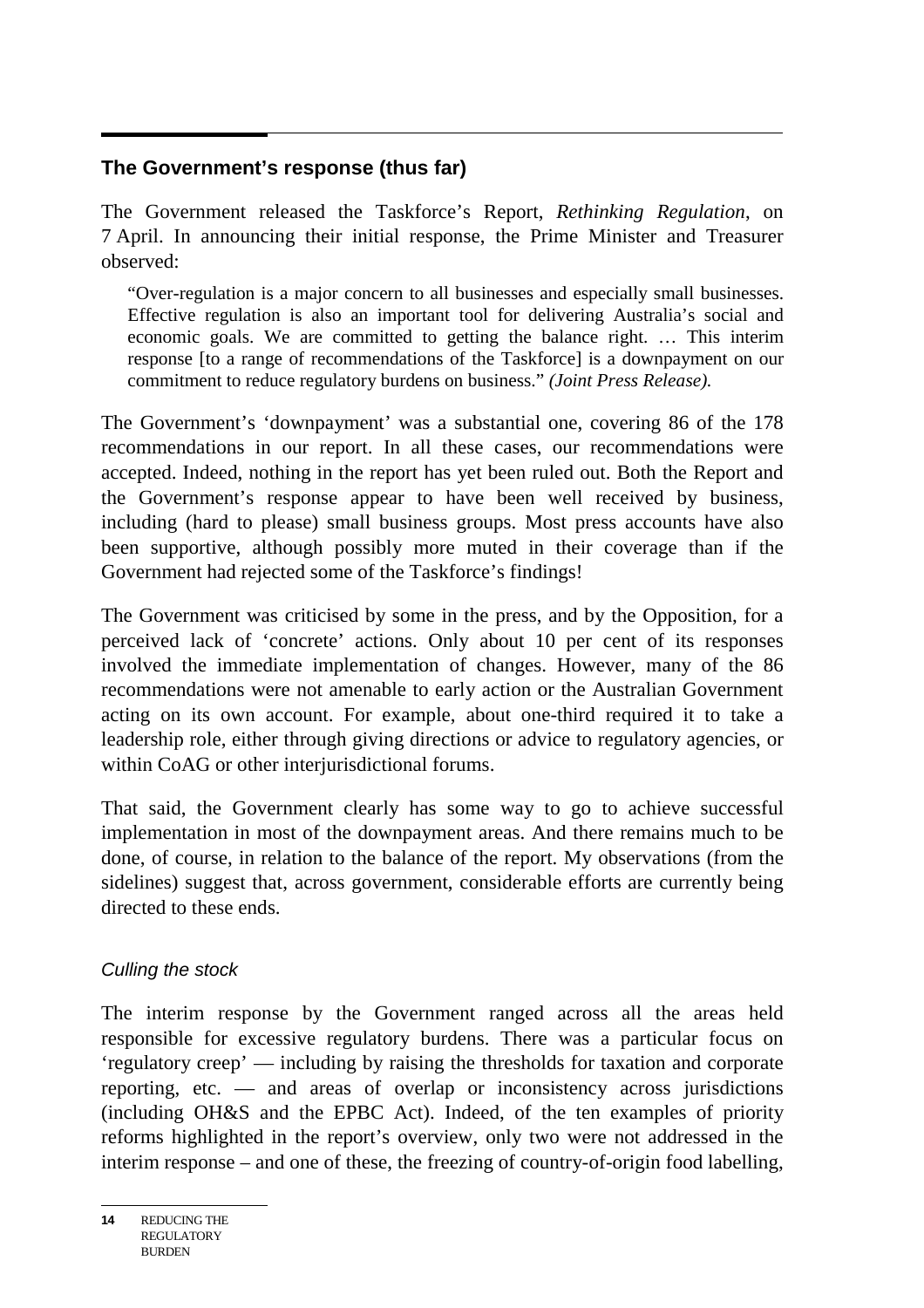$\overline{a}$ has since been implemented by the Ministerial Council on Food Regulation (*Joint Communiquẻ*, 5 May 2006).

In a couple of areas, the Government actually went further than the Taskforce had required or anticipated. One example is the halving of fees for business incorporation — which, as the PM recognised, complemented the industrial relations agenda. Others, announced in the 2006-07 Budget, are the (welcome) simplification of the tax rules for superannuation, and certain measures to reduce tax complexity for small business.

The policy area where there was least action in the interim response (only 1 or 2 out of 25 recommendations) was health and ageing. However, there has been a separately announced initiative to extend private health insurance coverage to more cost-effective out-of-hospital settings, which the Taskforce had recommended be examined.

This prompts me to observe that the achievements of such a review should not be judged solely by the formal or explicit responses to its recommendations. Such a review can be a catalyst for beneficial initiatives that may not be formally acknowledged as having a link. Possible examples in our own case include the Board of Taxation's scoping study on reducing small business compliance costs, and the privacy regulation review announced by the Attorney-General on 31 January, which is addressing key issues raised in our report. It would also seem that the current 'second wave' review of corporate and financial services regulation was given impetus by the Review and it picks up a dozen of our specific recommendations. Other examples can be found among recent initiatives announced by regulators (see below).

#### *Controlling the flow*

Perhaps the most promising aspect of the Government's interim response was its broad endorsement of the identified need for systemic and institutional reform. At the joint press conference, the Treasurer began by observing:

"Not only today are we announcing a downpayment on the reduction of red tape but this report also recommends a process, a framework by which new forms of regulation can be assessed and we can guard against new, excessive regulation being introduced in the future. And I think that process coming out of this report will be one of the long term structural reforms in relation to easing the business environment in Australia." (Transcript, p. 2)

In its interim response, the Government accepted 18 of 29 recommendations for systemic reforms across government, as well as a number of such recommendations relating to the operations of specific regulators (mainly APRA and ASIC).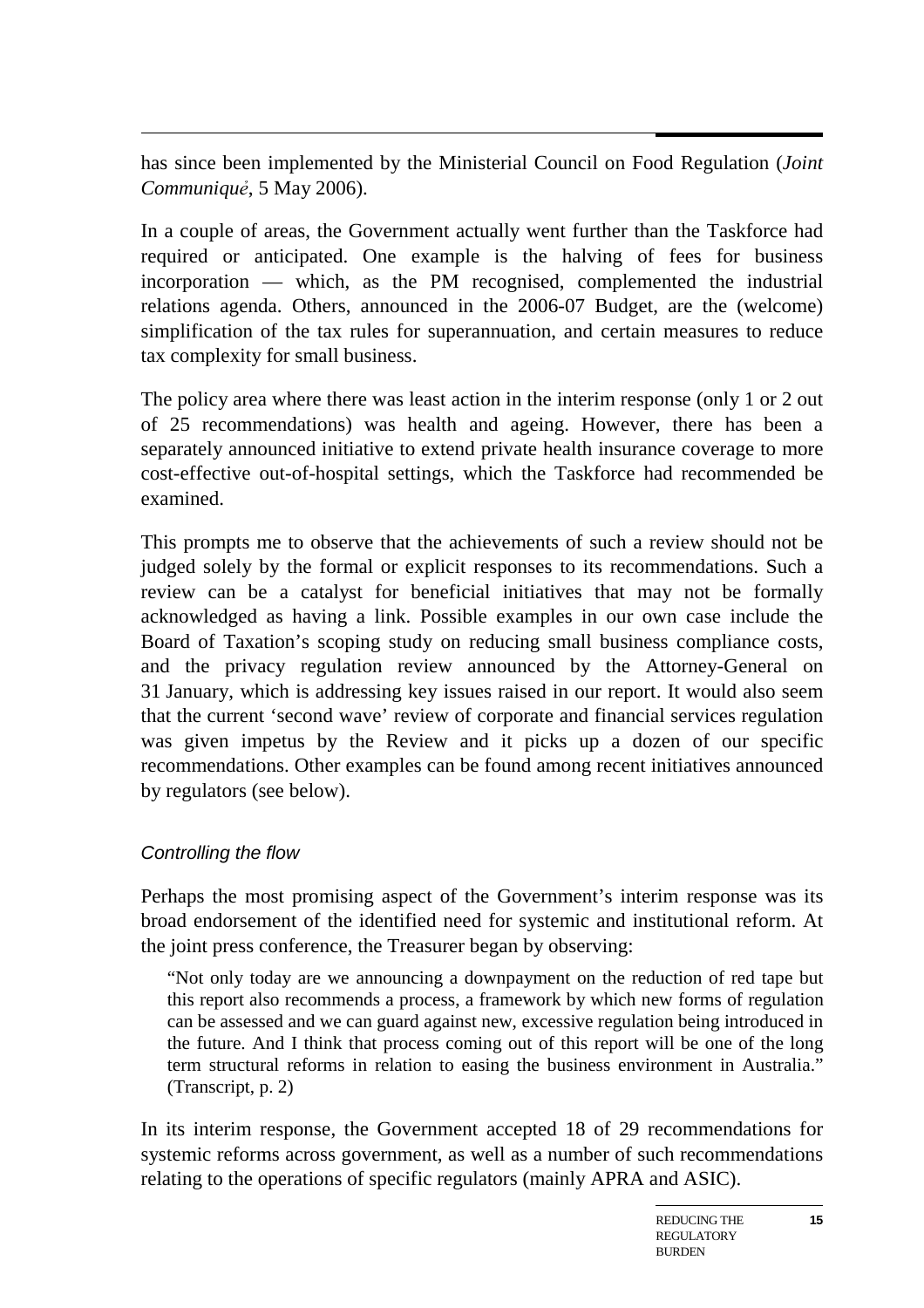$\overline{a}$ Importantly, the Government endorsed the overarching principles of good regulatory process identified by the Taskforce (see above). In particular, it agreed to 'raise the bar' on the analytical and procedural requirements on regulation-makers – including through the development of a whole-of-government policy on consultation – and accepted that failure to comply with these requirements under (re-vamped) RIS processes should preclude a regulatory proposal from going forward to Cabinet or other decision-maker.

What this will mean, when implemented, is that no regulation can be promulgated that, among other requirements:

- fails to document and explain why existing regulations would not suffice;
- has inadequate risk analysis and assessment where this is required; and
- fails to quantify (estimate in dollar terms) the compliance costs of proposed options.

If followed through and enforced, this would all constitute a landmark change in the workings of government. To be confident of this, we will have to wait until the government presents more detail about implementation mechanisms. To my mind, there are two critical areas in this respect.

- One is the development of the whole-of-government policy on consultation. This presents a number of challenges and will require extensive public consultations in itself.
- The second is the design of gate keeping arrangements to stop regulatory proposals that 'fail' due process from getting to Cabinet. In principle there is provision for this to happen now, but it generally doesn't (as is evident from the failed RISs documented in the Productivity Commission's annual report *Regulation and its Review*). It will require strong political support and governance arrangements to protect a 'gate keeper' from the inevitable pressures to turn a blind eye, particularly on significant matters.

As noted, from the outset of our review, the Government had already decided to "put in place arrangements that will involve a more rigorous use of cost-benefit analysis … before new regulations are introduced." Such arrangements are still to be settled. Key issues to resolve include the training of officials in what for many departments will be new territory, and enhancing the capacity of the ORR to advise on and assess agencies' performance. This will take time.

A welcome feature of the Government's new emphasis on the role of cost-benefit analysis is a requirement for regulation-makers to employ an IT-based spreadsheet methodology for identifying and quantifying certain business compliance costs. This had its origins in the Netherlands and has been further developed by the Office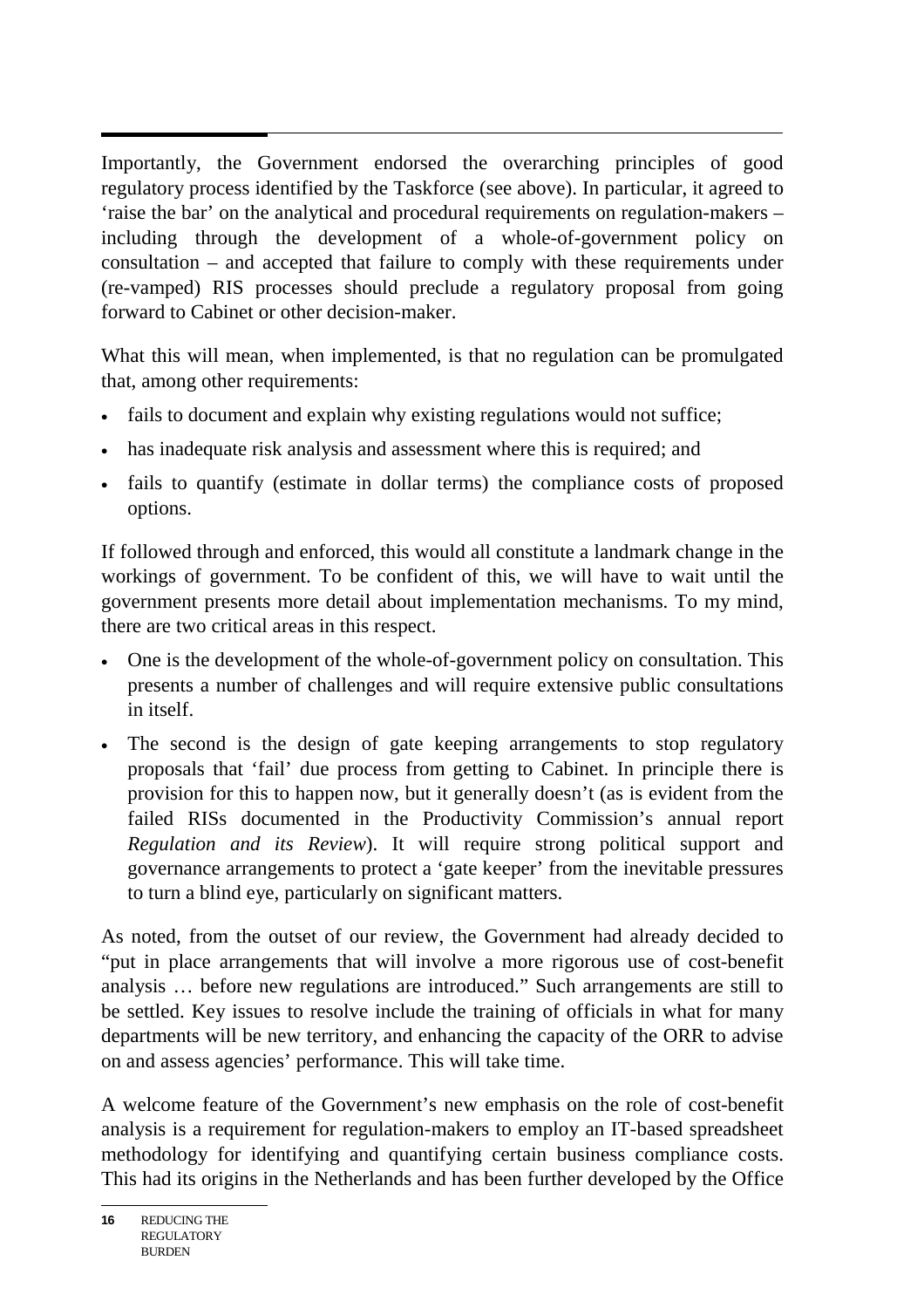of Small Business in DITR. If adequately adopted (\$1.5 million has been allocated for this purpose in the Budget) it would ensure that regulators assess compliance costs as a matter of course, and would oblige them to consult those who bear those costs. That said, the 'Business Cost Calculator' represents an input to, but not a substitute for, a regulation impact statement. There appears to be some confusion about this within government. There is also evident scope to integrate the Calculator much better within the RIS process. We should not lose sight of the fact that regulations have benefits as well as costs, that not everything that matters is necessarily quantifiable and, ultimately, that good regulatory process has more ingredients than a cost-benefit analysis.

In its interim response, the Government also accepted most of our recommendations to improve the performance of regulators. This includes providing greater guidance about handling risk, tradeoffs in objectives and achieving proportionality. An early test of this will be the Statements of Expectations that are currently being formulated and will be transmitted in July. However, implementation of some of the Taskforce's recommendations will depend on the regulators themselves.

At this level, the 'catalytic' impact of the review, referred to earlier, has again been evident. For example, even before the Taskforce reported, ASIC and APRA had undertaken a number of initiatives seemingly in response to submissions put to our review.

The most significant actions *since* our report was delivered are ASIC's 'Better Regulation' initiatives, announced on 3 May. Although there is no direct reference to our report, the initiatives include measures to enhance ASIC's transparency (including better guidance to regulatees and a service charter), to reduce overlap and duplication with APRA, and to facilitate engagement with stakeholders through a Business Consultative Panel. All of these featured heavily among our recommendations.

The one systemic area where there was no explicit 'downpayment' was in relation to stricter provisions for sunset clauses and post-implementation reviews. The latter should be essential where exceptional circumstances get regulatory initiatives off the hook of normal RIS compliance. The bureaucracy generally finds such provisions onerous, and the original sunset provisions in the Legislative Instruments Act were no doubt watered down for that reason. However, the Taskforce's observations confirmed that many regulations have unintended consequences that are only revealed over time. Also many regulations do become less effective (or even unnecessary) over periods as short as five years. It is important to have an in-built reappraisal mechanism if regulations are to be cost-effective over time. The costs to government agencies can be reduced by designing 'filters' to ensure that reviews focus only on areas with a likely net pay-off.